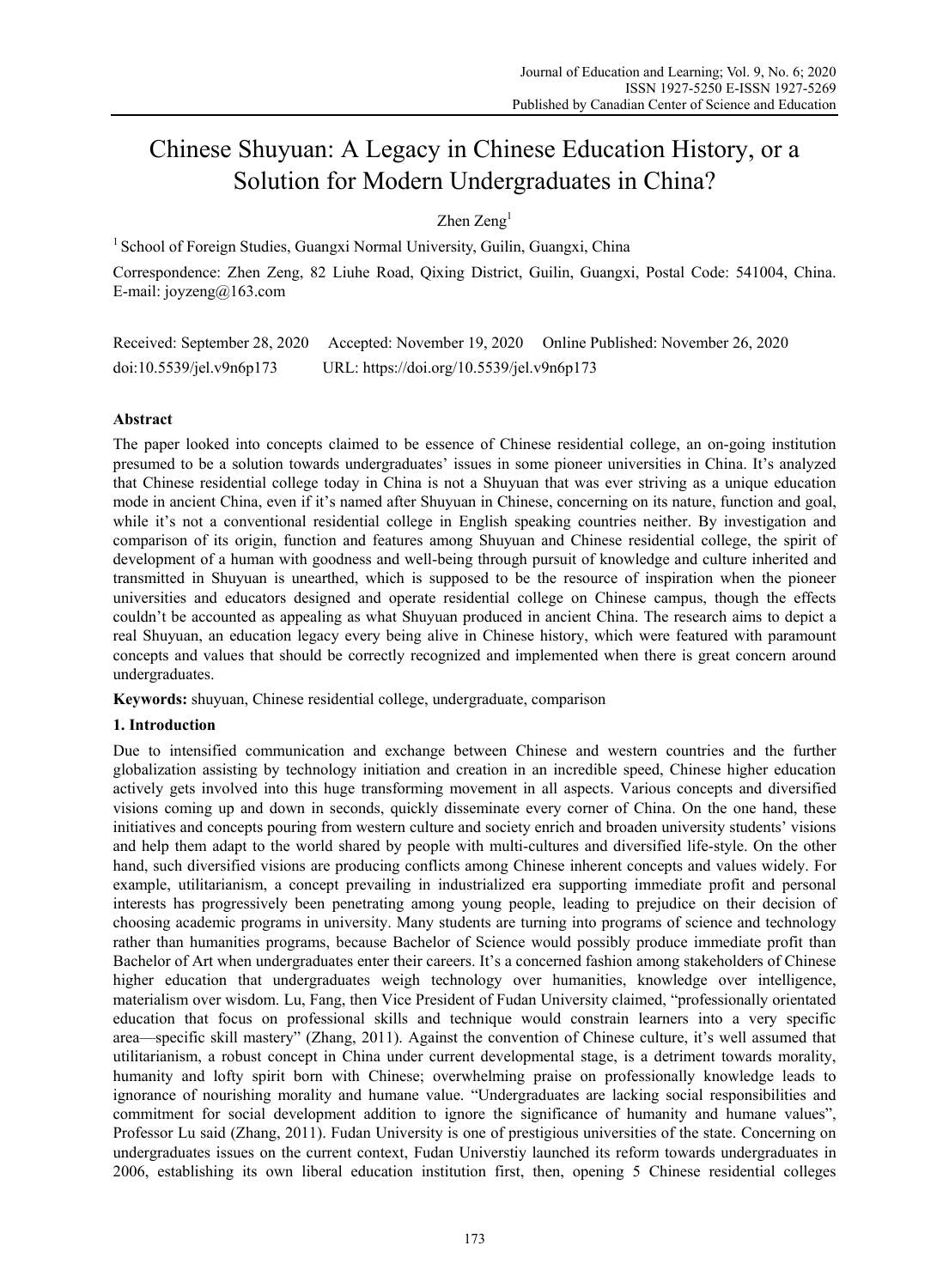continuously that are administered by its Fudan College. Newly Fudan College is charging of undergraduates' issues, academically, ideologically, mentally, as well as physically. These residential colleges are all name after Shuyuan in its Chinese expressions. Except Fudan University and its Fudan College, several other universities, HongKong Chinese University, Xi'an Jiaotong University, Macau University, Southern University of Science and Technology launched their 'Shuyuan (书院)' projects and built up physical complexes. Under the pressure of higher education and concerns on undergraduates in the current situation of China, in order to assist undergraduates to adapt to the world successfully, Shuyuan (书院) with establishment of residential college in China, presumed a solution, comes back to vision of pioneer educators and universities highly developed.

However, many years operations (Hongkong Chinese Universtiy has been operating its residential college more than half a century) demonstrate that 'Shuyuan (书院)' project, residential colleges (Note 1) or residential hall in fact, hasn't been an accepted education concept across the country. There are few new partners coming in, enlarging the concept constructing and implementing around China, though those very first pioneer universities (like HongKong Chinese University, Fudan University, ect.) still keep on operating Chinese residential colleges and considering the project its specialty on campus. Considered the project's operation and the urgent demands of assisting undergraduates to develop successfully with globalization inclination, it's inquired that: why is Shuyuan the concept inspiring those pioneer projects towards undergraduates if Shuyuan (书院) was not an effective education mode? Why hasn't residential college, inspired by concept of Shuyuan, been popularized and adapted to more campus across the state if Chinese residential college has been effecting well in those reputational universities? and one more but not last inquiry is why is residential college in China translated into Shuyuan (书院) if it's not a practical concept being able to work in today Chinese higher education institutions?

On these questions, addition to the current situation confronting towards undergraduates, it's better to look into Shuyuan, its features, functions that truly inspired those pioneer 'Shuyuan' projects in Fudan University, HongKong Chinese University and those universities provoked by Shuyuan and establish Chinese residential colleges on their campus, with the purpose of interpretation of inquiries above.

### **2. Researching Questions and Methods**

The paper is going to look into the following questions:

What is Shuyuan (书院), its attributes, features and operation that was once prosperous in Chinese history?

What are differences between Shuyuan (书院), Chinese residential college (Shuyuan(书院) in Chinese), and residential college in Western universities as well?

What are the inspiring essences of Shuyuan that undergraduates today in China would be mostly beneficial?

For interpretation and illustration of the matter, it's supposed to go over these questions and inquiries through methods of literature review, historical investigation and comparison to look into as much facts and historical events as possible for clarify the values of Shuyuan in ancient China and today as well.

#### **3. Ancient Chinese Shuyuan: Its Originality, Attributes, and Features**

#### *3.1 Original Story of Chinese Shuyuan*

Chinese Shuyuan (书院) was a quite peculiar education institution in Chinese education system. It's formulated from official institutions of Tang Dynasty (618−907), where were dedicated for books edited and books stored. LiZheng Shuyuan (立正书院) was an influential one then, built in 723 B.C. (the 11th year of KaiYuan, Tang Dynasty, when Emperor XuanZong was on the throne). The officials of the LiZheng Shuyuan were responsible for scholarly managing classic books edited in the past and uncovered at present in order to intelligently collect the policies and rules ever proposed and launched for governing a country because these officials were required to response the enquiries about ruling the country from the rulers all the time. In other words, officials working in Shuyuan were consultants or learning accompanies to the rulers on the throne, assisting them to master all knowledge for being an intelligent ruler. Gradually, high ranking officials and outstanding master scholars imitated to build 'Shuyuan (书院)' at home functioning LiZheng Shuyuan run by royal chamber, storing books and offering preschool education to their descendants. Such private learning place was turned into a private institution when official education institutions crashed due to occasionally social chaos caused by politics uncertainty in Chinese historic stages.

Under period of social uncertainties, for avoiding detriments, reputational master scholars lectured in countryside or somewhere apart from state court and political hubs as well, where they're assumed to be able to get away from political oppression and persecution while keep on freely pursuing knowledge. Moreover, many masters expected to, through transmitting their scholarly thoughts and doing researching in a remote area, relieve social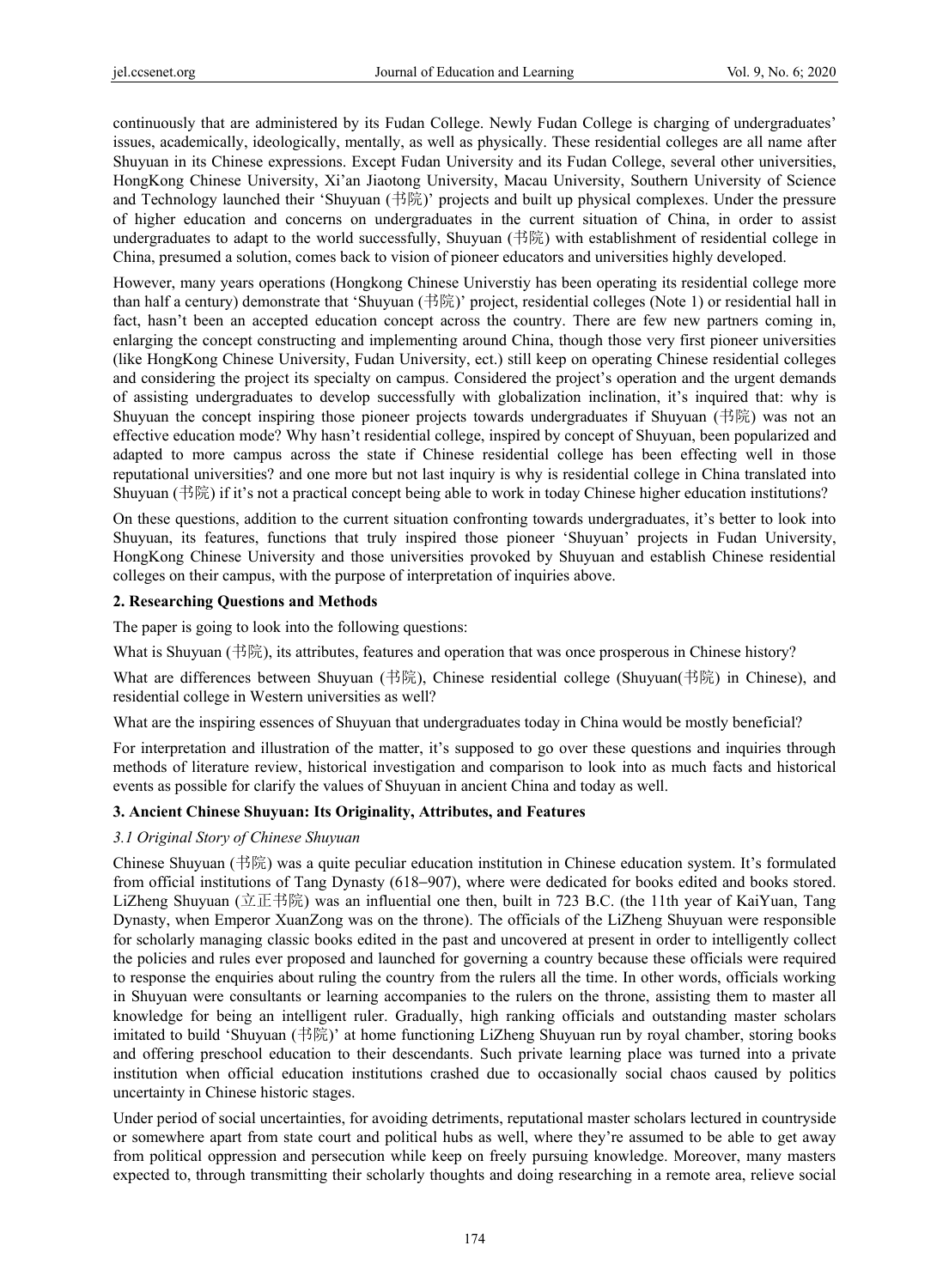conflicts and rejuvenate academic freedom pursued and prospered by master scholars of Confucius before Qin Dynasty (Paleolithic age−221 B.C.). Finally, such movement progressed into an influentially educational institution—Shuyuan that opened for all who would like to devote themselves into learning and researching with its very features from a typically private learning room.

Huang Yizhou (1894), a scholar in Qing Dynasty depicted the origin of Shuyuan (书院), "Lecturing was a very popular activity since Nan Song Dynasty (1127 A.D.−1279 A.D.). Once a knowledgeable lecturer died, his learners, estimated hundreds more, didn't dismiss immediately, but continued to discuss and explore the lecturer's views together around the lecturing place. Learners named the lecturer's house Chinese Shuyuan (书院) when excellent lecturing places were located at White Deer and Shigu evolving into White Deer Cave Shuyuan (白鹿洞书院, Note 2) and Shigu Shuyuan (石鼓书院)" (Huang, 1894).

In short, Chinese Shuyuan, basing on conditions mentioned above, was originated from an official institution appearing in Tang Dynasty and boomed in Song Dynasty (960 A.D.−1279 A.D.). It's developed into a systematically formulated educational institution from a private learning room due to historical needs.

#### *3.2 Nature of Shuyuan*

In Chinese education history, Shuyuan was neither an official education institution, nor private school. Chinese Shuyuan, in terms of nature, initially and even in quite a long period, was not a mainstream education mode with target of national examination—Keju (Note 3), but an institution with function of education. Later, Shuyuan was recognized officially, and consisted into education system in ancient China. Compared with official education institution, Chinese Shuyuan was featured with more freedom, though it's not much supported by the state financially; compared with private school, Chinese Shuyuan enjoyed much autonomy on its own administrative system and individual teaching and learning mission. On this perspective, Chinese Shuyuan was not a private school, targeting Keju only. Generally, Shuyuan was, on its nature, a special teaching institution, assisted by private parties and granted by official organizations (Ting, 2006).

#### *3.3 Features: Autonomy*

#### 3.3.1 Autonomy on Establishment of a Shuyuan

Shuyuan was a very special education mode. Usually, opening a Shuyuan just relied on capacity and fame of founders who were masters recognized in certain fields and certain regions. Consequently, establishment of a Shuyuan demonstrated the founders' individual researching achievement, style and favor on pursuing knowledge. Due to such autonomy, founders of Shuyuan were able to lecture in their own places with academic topics they were initated and exploring; Learners got together to listen and inquire towards masters they've admired and respected; and founders of Shuyuan were dominant all aspects of Shuyuan: teaching and learning.

In other words, Shuyuan was an individual educational institution established by a master with his reputation of wisdom, aiming to transmit and pursue academic intelligences on his own favor.

#### 3.3.2 Autonomy on Management

With development of Shuyuan, some lecturers working in their own Shuyuan finally were recommended into bigger Shuyuan founded by those more influential figures who were mostly prestigious both in their humble morality and scholarly wisdom, and sometimes by officials who were teaching in a Shuyuan part-time. A bigger Shuyuan meant there was a need of systematical management.

Bigger Shuyuan was able to draft and implement its rules and regulations, including punishing and praising items, which was mutual for both lecturers and learners. The most well known Shuyuan regulations were *Learning Rules of White Deer Cave Shuyuan* (白鹿洞书院) set up by scholar Zhu Xi; *LiZe Shuyuan Learning Rules* by scholar Lv Zuqian (Ying, 2006). With the rules and regulations, a systematical management was operated in Shuyuan instead of individual masters' preference. However, the style of Shuyuan was still determined by the dominant master—Shan Zhang (Note 4).

Shan Zhang is another tag for systematical management of Shuyuan. With more masters joining into one bigger Shuyuan, the founder of a Shuyuan, or the one among all masters in the Shuyuan with mostly great reputation turned into Shan Zhang who was dominant figure of Shuyuan. Besides, in the management, there were Vice Shan Zhang and teaching assistants who were cooperated to manage Shuyuan in every aspect. Sometimes, students were engaged into the management of Shuyuan, which could be considered the very first trial of involving learner into managing an educational institution.

From above depict, Chinese Shuyuan was able to be considered an ever pioneer in constructing its particular management of autonomy highlighting student-engagement in China history.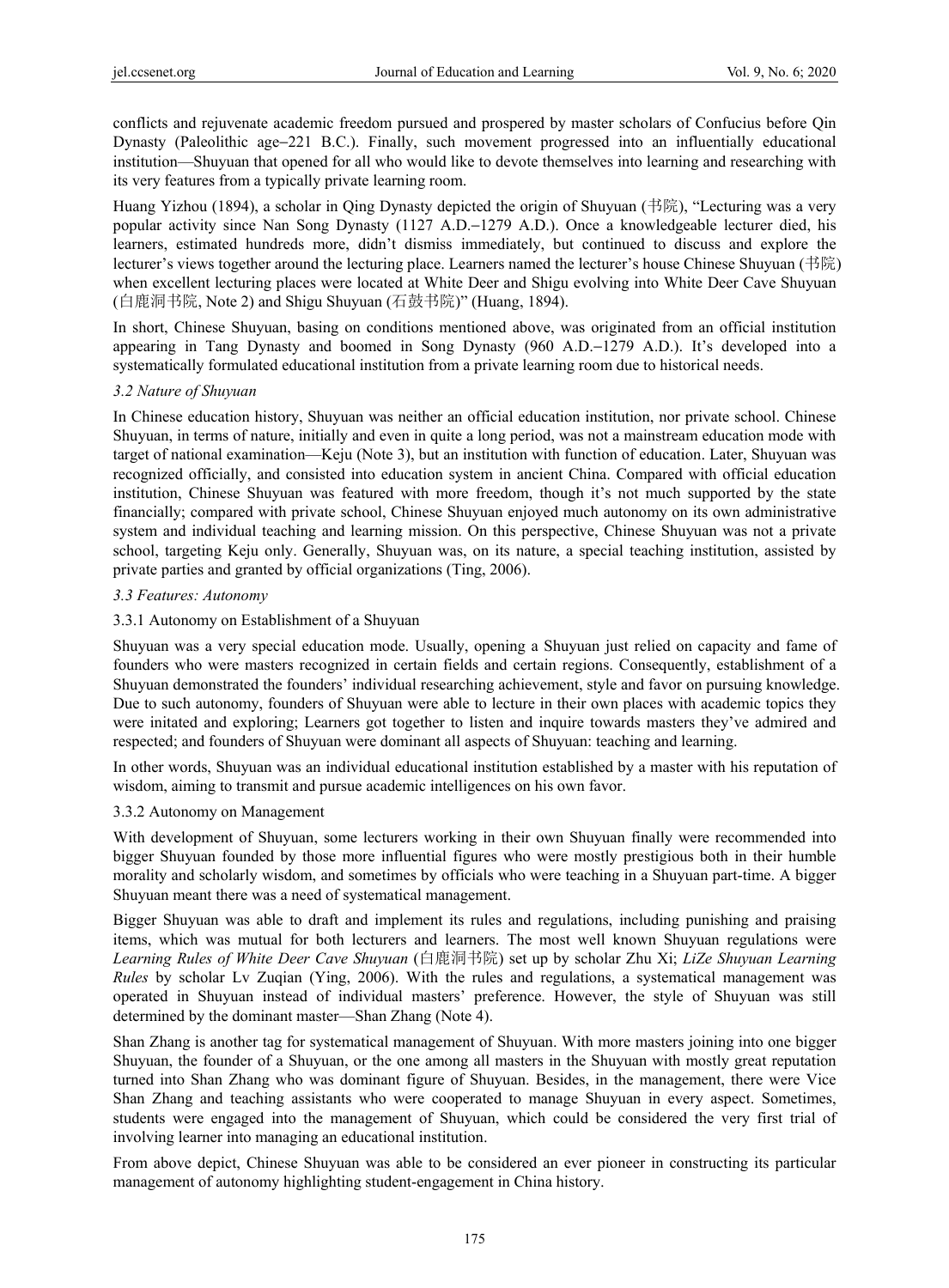### 3.3.3 Autonomy on Academic Researching

In Chinese history, scholars in mainstream were mostly disciples of Confucius, insisting in performance featured with Dao spirit, who preferred autonomy on lecturing and academic freedom. Since then, the concept of autonomy on learning and teaching had been effecting in academic circle and inherited generation by generation: autonomy on learning material and academic researching topics among scholars across Chinese territory in period of Warring States; autonomy on lectures given by scholars in Shuyuan in Han Dynasty (202 A.D.−220 A.D.); and autonomy manifested in Qingtan (清谈, Note 5) favored by great masters of Wei and Jin Dynasty (220 A.D.−420 A.D.), when Daoism was another booming philosophy and favored researching focus. Under such culture convention on academia, it's implicit that autonomy was ever the essence of scholarly intelligences and the favor pursued by all academics. Shuyuan completely echoed these values.

With convention of autonomy on pursuing academic intelligences, scholars, in Shuyuan, with different views were lecturing together, stressing on exchanging and discussing academically, freely of course. *Lecturing* (论道, Note 6)*,* popular after Nan Song Dynasty (1127 A.D.−1279 A.D.), became a teaching and researching method in Shuyuan, through which teachers and learners joined together in academic argumentation and interpretation. In addition to other academic activities organized locally, *Lecturing* boosted Chinese Shuyuan into a regional educational and academic center. Shan Zhang and leading teachers with most talents decided the style of lectures of an individual Shuyuan and teaching content. Consequently, teaching contents were enriching, broadening with great flexibility and under autonomy.

In terms of autonomy, Chinese Shuyuan was able to organize its teaching and assessing procedure, emphasizing significant achievement on both morality and intelligence

#### 3.3.4 Autonomy on Learning

Shuyuan, as mentioned before, was with purpose of inheriting and transmitting culture and intelligences through teaching and learning. Due to this goal, learners of Shuyuan were able to come and go to Shuyuan at anytime without concerning their different social status and no entrance examinations at all, where was considered just a place of pursuing knowledge and obtaining academic instruction, targeting teaching and learning for goodness of human. So, lecturers (teachers) and learners in Chinese Shuyuan preferred self-learning, independent exploring and researching, and the like through flexible curriculum which granted lecturers and learners great possibility to develop their own talents.

In other words, self learning, independent researching and teachers' as assistant to learners for challenging and inquiring topics they were favored etc, were the key activities in a lecture that was not designed for obtaining higher scores, but enhancing learners in morality and intelligences towards a higher level.

#### 3.3.5 Other Feature: Highlighting Construction of Humble Morality Through Teaching and Learning

Learners and lecturers shared a warm atmosphere in Chinese Shuyuan, establishing a long-lasting tutor-learner relationship. In a whole, lecturers in Chinese Shuyuan were knowledgeable and expertise, with higher level morality and were devoted to teaching. Basing on high achievements in both morality and wisdom, lecturers were admired and respected by learners, who were good modals in every aspect for learning that attracted new learners to come for pursuing knowledge and expertise, morality and integrity of course continuously. This evidenced that loving learners and being respected by learners, such educational concept, highlighted in Chinese Shuyuan has always been being considered a conventional concept in Chinese education.

From above mentioned, autonomy was the very essence of Shuyuan, which is still paramount values pursued by modern education today. With autonomy, an active learner, humble person with life-long learning concept to pursuing knowledge for goodness of mankind was stressed as a very core in Shuyuan. In fact, it's just what educators in modern university prefer mostly and undergraduates are lack of under the current situation. On this aspect, it's supposed that the essence and spirit of autonomy in Shuyuan are the fundamental inspiration of those pioneer educators and key universities when they designed and implemented reforming project towards undergraduates, and entitle resident college with name after Shuyuan.

#### *3.4 Vanish of Chinese Shuyuan*

From Yuan Dynasty (1271 A.D.−1368 A.D.), there was a tendency and movements for rejuvenating official education institutions that were ruined due to politically unstable conditions of the state. In Ming Dynasty, some officials (Note 7) and Neo-Confucius scholars (Note 8) intended to make efforts to remedy official education institutions and secure Keju through development of Shuyuan. But, such campaign terrified Yandang Party (阉 党, Note 9), especially shocking its leader Wei, Zhongxian, because the newly established Shuyuan was progressed into political centers for scholars who pursuing political freedom, where political issues rather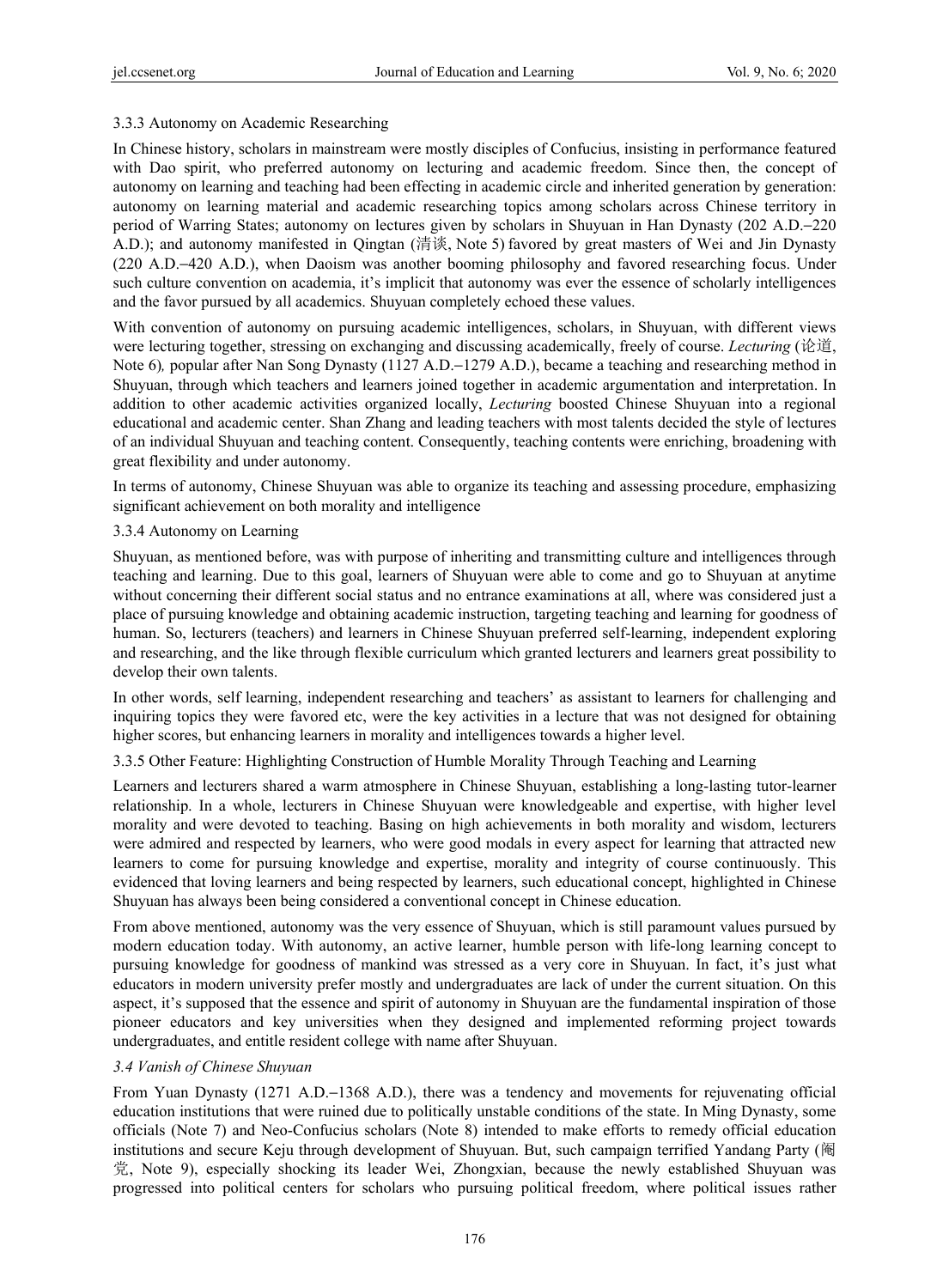academic topic were discussed. Shuyuan was getting into a powerful political force. Among these Shuyuan, newly Donglin Shuyuan (东林书院) was a paramount one. Lectures and learners in this Shuyuan, as well as sponsors and supporters of the Shuyuan were called members of Donglin Party (东林党, Note 10). Terrified by Donglin Party's influential impact among scholars and politics, powerful eunuch Wei, Zhongxian ordered to kill them all. Most Shuyuan collapsed in this political campaign. Those survived Shuyuan all turned into serving Keju, functioning like official educational institution and private schools, giving away from criticizing political issues, and giving up autonomy the essence of Shuyuan ever claimed since its emerged and claimed its distinctive identity. Otherwise, these Shuyuan would be vanished soon. Responding to this transformation and the condition of Shuyuan, in the second year of Tianqi, Ming Dynasty (1622), Li, Yingshen who was charged of teaching in White Deer Cave Shuyuan, Jiangxi Province proposed that each Shuyuan should be granted quota of examinees on taking part into Keju, or Shuyuan would be allowed to recommend excellent learners to the Xiang Shi (乡试, Note 11), a most influential examination in Keju system. This proposal was called Dongxue Keju (洞 学科举, Note 12), by which Shuyuan finally was turn into a part of Keju system. Shuyuan was not a place for freely discussing academic topic or freely exchange political views, but one part of official education or one private school, serving Keju system which claimed function of screening officials for the state with higher scores. On this case, there was no Chinese Shuyuan any longer in terms of its distinctive feature—autonomy.

After Opium Wars, the entrance of the country was broken through by 'sharp canons and speedy warring boats' of foreign invaders. Newly schools dedicated for teaching and learning science and technology from western counties were established here and there in order to defend the motherland and fight 'against invading foreigners by learning their science and technology'. Qing government finally adopted proposal of Zhang, Zhidong and Liu, Kunyi (Note 13), and launched a project basing on the proposal: transforming Shuyuan in provincial level into universities, Shuyuan in city, middle schools, Shuyuan in county, elementary schools, besides, many kindergartens was built for learners before elementary schools. So far, Chinese Shuyuan vanished and new modern schooling was emerging.

### **4. Chinese Residential College**

Bearing mind with those mentioned above, let's turn into the institution affiliated in Fudan University, or in Hongkong Chinese University and the like, which are named after Shuyuan in its Chinese translation while it's translated into English with residential college.

#### *4.1 Attributes of Residential College in Chinese University*

Like Fudan University, Xi'an Jiaotong University is another one pioneer to operate its residential colleges or named 'Shuyuan' Project. Pengkang Shuyuan (彭康书院) is first Shuyuan on the campus built up in 2006. Now, Xi'an Jiaotong University has developed 9 Shuyuan altogether so far. Stated on the website of Xi'an Jiaotong University, all these Shuyuan covering all undergraduates are aiming to "offer a platform to assist students to develop in all round with a series of educational activites…" (Pengkang, 2019), "(Shuyuan)commit to reach the target of enhancement of morality and transmit of Chinese ideology" (WenZhi, 2019). In Fudan University's homepage, Shuyuan is under management of Fudan College that is a newly rebuilt and covers the management of undergraduates affairs. There is, in Shuyuan of Fudan University, an individual administrative office—Office of Tutor that is specialized for management of Shuyuan tutors; working out tutor's routine activities; supporting comprehensively educational activities organized in Shuyuan; and supporting regular activities in Shuyuan and designing and implementing Shuyuan's developmental plan (Shuyuan life, 2019). Students in these Shuyuan usually are offered some activities more like something listed extra curriculum, not academic courses mostly (Students activities, 2019) Concerning on this routine activities, it's explicit that "This special institution is expected to promote students morality construction, train them with elegant disposition, good civilian quality and highly social responsibilities as well as social interaction capacity, leadership competence and concepts of science and diplomacy through various active teaching mode and strict management" (Reviewing and exploring, 2011) .

Today, Shuyuan (书院) (residential college in English) on campus of Chinese university is a physically structured institution, administratively paralleling to all subordinating institutions on campus, charging with student affairs. Chinese residential college is dedicated to assist university students to construct their comprehensive literacy in all round, particularly enhancing and improving their ideology construction through "living in Shuyuan which is a key part of composing extra-curriculum and campus culture" (Renzhong, 2019)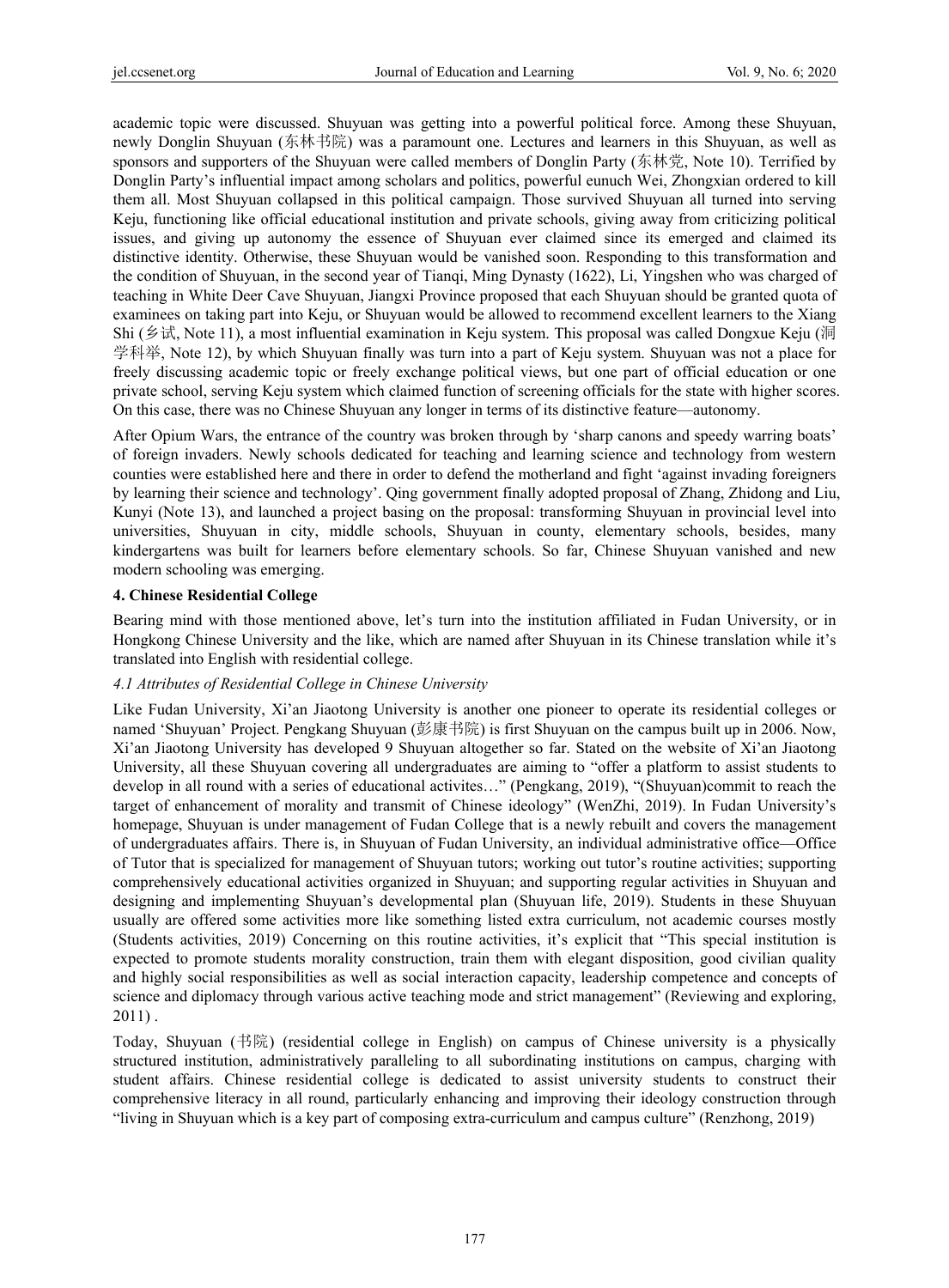#### *4.2 Features of Chinese Residential College: Student Management System*

#### 4.2.1 Managing Students Through Their Living Places

Residential colleges in Chinese universities are residential complex towards better management of students. Freshmen in those pioneer universities all need to be enrolled into one residential college, in line with certain rules like majors, countries and regions, races etc. where they are accommodated. Students living in one Chinese residential college are studying their majors in different academic institutions. Such mixing living management offers chances to broaden and enhance the exchanges between undergraduates majoring various disciplines. The first-year undergraduates must apply one year's course in Shuyuan, studying introductory education and comprehensive courses of art and science, then, they are allowed to learn their major courses in academic institutions. Such reform of Shuyuan changes the conventional student management that totally depends on academic institutions. It's reported that the biggest Chinese residential college in Xi'an JiaoTong University enrolls 3,4000 students, the smallest one, 600; FuDan University, as stated before, construct 5 Shuyuan that are different in its conceptions, but same in administration.

In short, Chinese residential college today is not only a living space, but another space for managing students except conventional management in each academic department.

#### 4.2.2 Managing Student Through 'Tutor + Assistant Teacher System'

There are three types of teacher serving students in Xi'an Jiaotong University: residential teacher who help students to deal with routines and psychological problems; residential learning tutor who help students with their academic difficulties just in residence; and last type is part-time teacher who mainly are students. It's a position offered to students who wants to experience being a teacher, in order to promote the understanding between teachers and students, as well as to assist students' capacity in all round. In Fudan College, there are tutors and part-time tutors in its Shuyuan, who are responsible to tutor students in all aspects. Since 2011, Fudan College has initiated new plan in its several residential colleges. Conventionally, tutor and students ratio was 1:40, and the trial ones would be 1:8 aiming to perform a more personalized tutoring plan. Professor Lu, then vice president said, "the trial residential colleges would assist to cultivate students with self-managed competence with activity room, coffee bar, which would be operated by students themselves; students are encouraged to set up their own societies, academic ones and professional ones as well; the residential college would offer more opportunities to students to communicate internationally through actively exchanging activities with some Liberal Arts Colleges (Note 14) in United States, broadening international visions' (Zhang, 2011). Additionally, the Chinese residential colleges affiliated into same university usually work under each own developing plan, constitution and rules, presenting themselves with their own different flag, badge, motto, student union, league working committee, a set of management components.

4.2.3 Managing Students Through Liberal Art Education Course that Are Dedicated to Cultivate Humane Literacy Among Undergraduates

Residential colleges of HongKong Chinese University are responsible for courses of liberal art education, with purpose of promoting academic thinking and cultures through its various informal educational activities (Unique Shuyuan, 2019). Many conventions observed in Chinese residential college today are experiences learned from HongKong Chinese University where Shuyuan, the term came back and was first used on the Chinese translation of the complexes offered to undergraduates. In fact, HongKong Chinese University just learn such management from its counterparts in western countries where residential college has been developed well for its commitments towards higher education. For example, freshmen of Fudan University, as mentioned before, would learn in residential colleges in one academic year then turn to learn academic program courses in their academic institutions in second academic year. One purpose of this management in Fudan University is to promote humanistic literacy that would be helpful in their academic studying, employment and social living in long run. The residential college centers the goal of cultivating students' humanistic literacy through its various activities, which represents sort of connection between Shuyuan and Chinese residential college while it's the distinction between Chinese residential college and residential college in western countries.

From the analysis above, management is the key word able to depict the outline of Chinese residential college in a whole. Even there are some teaching tasks, like compulsory courses in liberal art education, it's implicit with purpose of managing students as whole.

#### **5. Comparison**

#### *5.1 Nature Differences*

Shuyuan (书院) in ancient China was an individual institution, not an official education institution, a private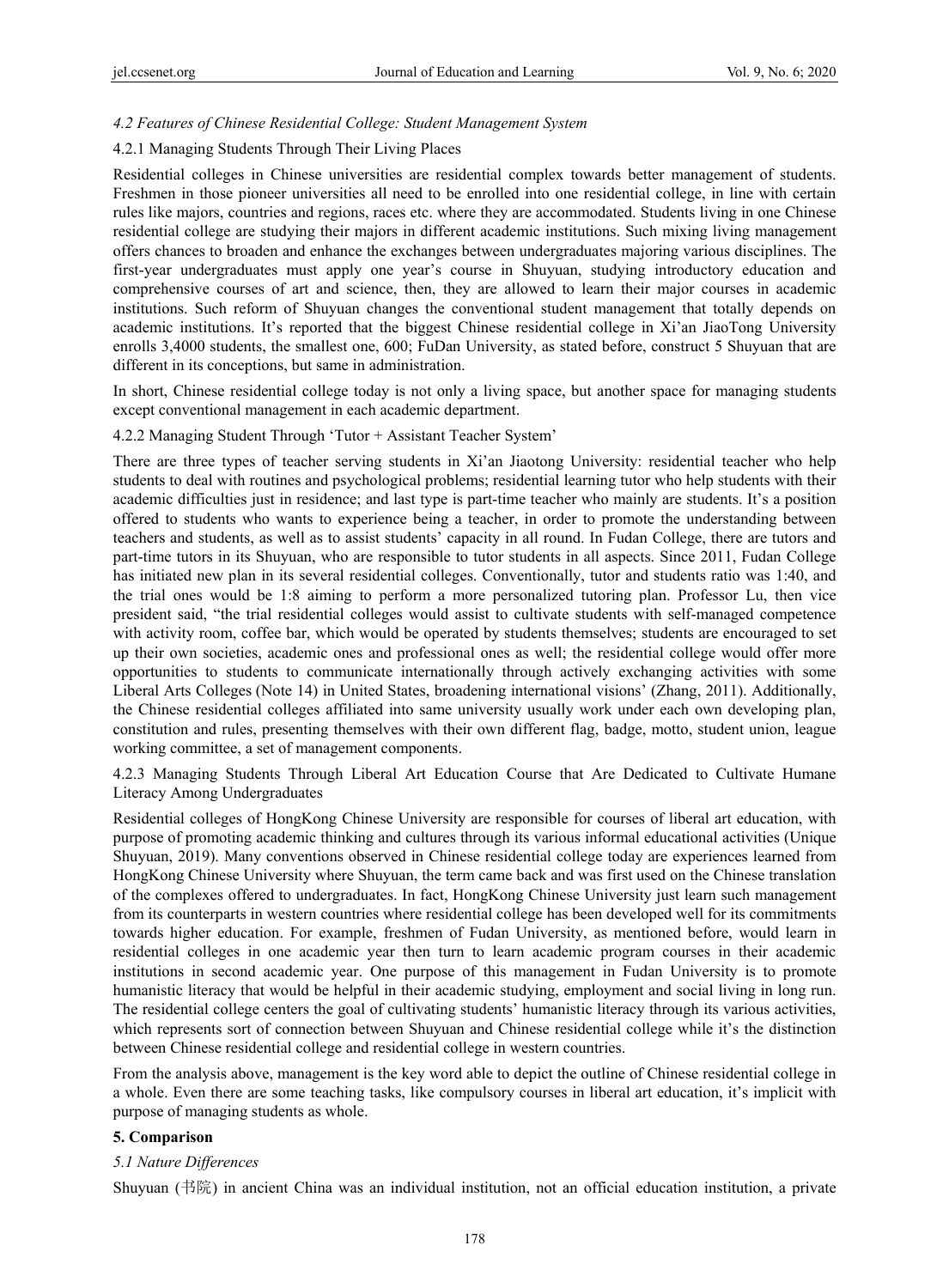school neither. Chinese Shuyuan emerged with the purpose of culture inheriting and transmitting, academic freedom pursuing, with which it even had an impact into political issues in certain period basing on its highly academic advancement. In Chinese history, Chinese Shuyuan was a legacy in education. Jiang, Guangxue, ex-director of Youth Researching Center of Beijing University ever claimed, "Chinese Shuyuan, such unique education mode, was featured with Chinese culture and tradition. Lecturers and learners in Chinese Shuyuan were all keen on researching and transmitting classic culture; learners were educated to be a men with elegant disposition, capacity to take care of family as well as responsibility of engaging into states' affairs, mastery of knowledge of all kind to promote and protect his/their motherland in need, all of which are essentials in Chinese culture that have been passing down generations by generations, connoting spirits of being with strong will and integrity, perseverance and profoundness; benevolence and moderate" (Zhi yuan, 2011).

In terms of the nature stated above on Chinese Shuyuan, technically speaking, Chinese residential college is named after Shuyuan in Chinese, but it's only an administrative institution which managing students' affairs, a non-academic section on a modern university campus. It's not an individual institution but affiliated towards a university. As known well, modern university is keen on scientific achievement, which overwhelmingly emphasizes social satisfaction underlying conception of utilitarianism, rather committing culture transmitting and academic freedom that was taken the essence of Chinese Shuyuan in ancient time.

### *5.2 Different Teaching Tasks*

Chinese residential colleges offer, in some cases, courses of liberal arts education with clear purpose of serving ideological construction and highlighting patriotism towards motherland. And such courses are compulsory, not optional for all freshmen. Such learning design is different from learning in academic departments and schools on the campus. For example, residential colleges in HongKong Chinese University, Fudan University and Xi'an Jiaotong University are administering a set of lectures and disciplinary instructions around liberal arts, aiming to assist students' ideological and political conception construction so as to manage students effectively, support students learning, assist interaction between teachers and students, with which learners are able to apply their academic programs in coming up second academic year. On such condition, Chinese residential college doesn't take charge of academic teaching and learning, neither researching. In fact, it is just a new home for university students who are living away from their parents at very first time.' Zhen, Nanning, then President of Xi'an Jiaotong University said, "Chinese residential college is, in a metaphor, playing a role of mother, while academic institution a father. Academic institutions support students to learn and research in their degree programs while residential colleges assist students to develop comprehensively in all rounds" (Jiang et al., 2011). On this metaphor, teaching tasks and goals in residential college on Chinese campus are quite different from that in other academic schools, let alone that in Shuyuan which targeted in culture researching and knowledge developing, pursuing academic freedom.

#### *5.3 Different Management System*

Chinese Shuyuan was run 'freely'. Chinese Shuyuan was built up with autonomy and managed freely with permission of the state that launched policy of 'Xuetian' (学田制, Note 15), a system financially guaranteed Shuyuan routine operation. It's considered that Shuyuan was the very first education mode that owned privately with publicly financial support, sometimes partly. When it comes to Chinese residential college today, it's found that it is just an administrative institution affiliated towards a university, serving the demands and needs of university. Staff of Chinese residential colleges is administrative staff serving university's administration tasks and demands, who are supervised and managed by university administrative system, paid by university of course.

In short, Shuyuan was an independently institution, privately own while residential college today is a section of a unit without autonomy in its management.

## *5.4 Different Learners*

Learners in Chinese Shuyuan were pursuing learning and researching, because Chinese Shuyuan was not a public institution on its origin and not a private school, specifically, which was not set up to assist learner to take part into examination of all kind, around Keju mostly of course, but a place for exploring and discussing academic issues. On this aspect, learners in Shuyuan attempted to inherit culture and transmit culture, pursuing freedom of academy. Distinctively, students in Chinese residential colleges today have to select courses compulsorily because such courses in residential college are the prerequisite for their academic studying in coming up second academic year. Of cause, before enrolled into different residential colleges, students have to first pass national entrance examination towards universities and colleges, which were not requirement for learners who would like to listen to a master's lectures in Shuyuan hundreds of years ago.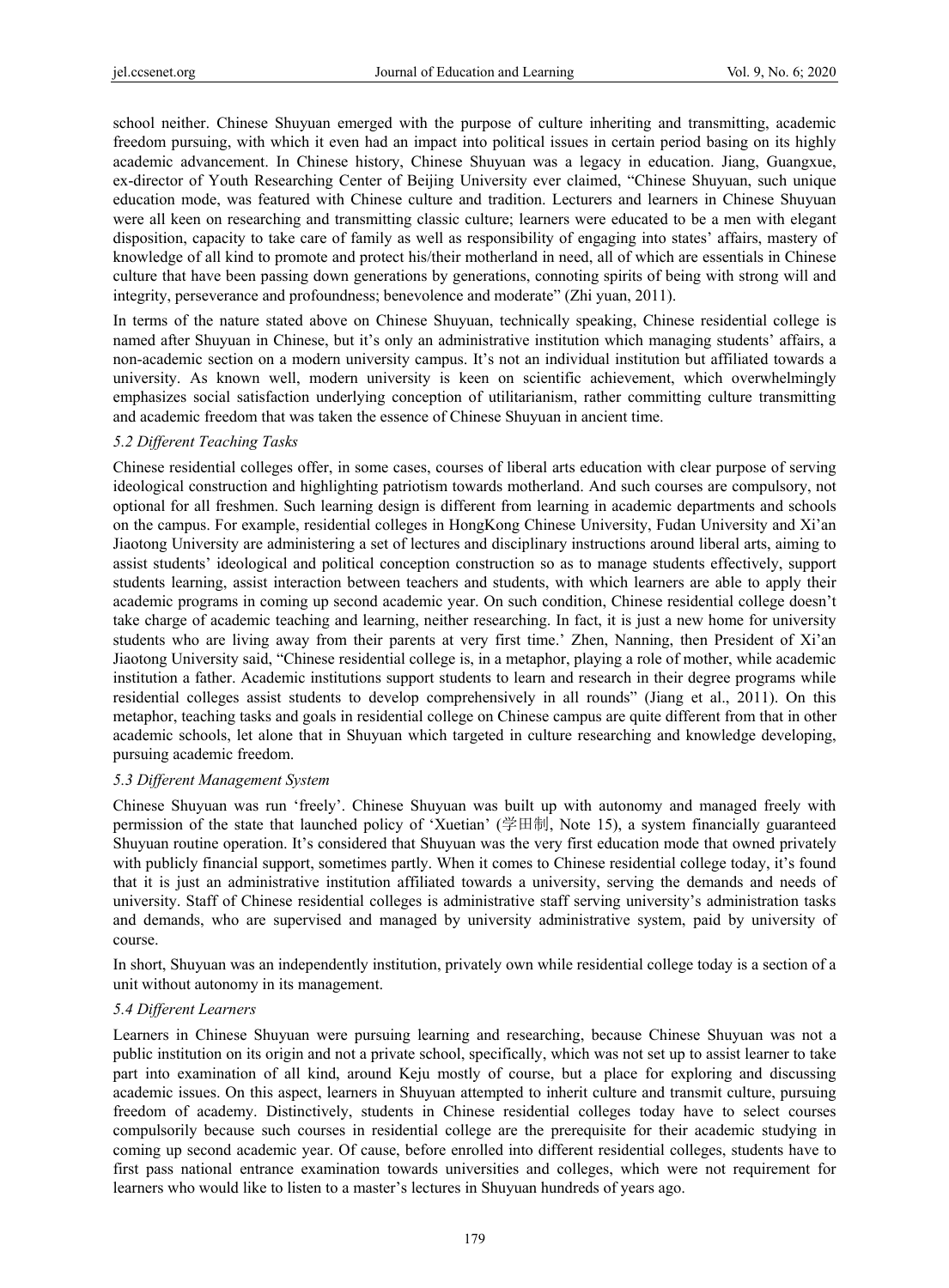#### **6. Discussion and Analysis**

It's explicit that, basing on such statement and analysis, Shuyuan in ancient China and Chinese residential college are two different educational mechanisms in terms of its nature, feature and function. The very first motivation to establish Chinese residential college was to enhance or manage undergraduates' affairs efficiently, which is emerging from the need of management not academic related. Additionally, Chinese residential college attempts to survive the value of Shuyuan ever held and insisted, inheriting and transmitting brilliant literature achievements, culture achievements and the like in order to impact, even construct the correct vision and standard of being a lifelong learner, an active learner, and a person with awareness and capacity of socially interacting. But, Chinese residential college is a copy of residential college from foreign college in its physical complexes at very first design. Its intent no doubt is more inclining to the concept of resident college in foreign universities, where residential college is demonstration of management system in a modern university from its establishment.

On concerning the most distinction of Shuyuan and Chinese residential college: autonomy on teaching and learning, Shuyuan was recognized an initiative on education in Chinese history, even in the world, where was run with high autonomy, freely exploring new knowledge, and dedicated for human and his/her well-being in life long process. There is no doubt that Shuyuan, with such uniqueness on its commitment on culture transmit and knowledge explore, is booming inspiration for modern education worldwide and of course is considered a solution for Chinese educators and pioneers universities that concerning issues of Chinese higher education and Chinese undergraduates a lot. However, such design, with the establishment of residential colleges on Chinese campus, usually very good universities, like Fudan University, Xi'an Jiaotong University, Southern University of Science and Technology, named after Shuyuan, are not able to focus on academic lecturing with purpose of knowledge pursuit, culture transmit, because the nature of residential college determines its function and effects as well. The pioneer 'Shuyuan' projects (physically presented and operated in complexes of residential college) try to combine the essential concept of Shuyuan in ancient China and implementation of residential college well working in western universities in order to work out its way towards assisting undergraduates under tough circumstances they are confronting today.

#### **7. Conclusion**

Undergraduates are highlighted in China today, and Chinese higher education institution are facing unprecedentedly challenges coming at home and abroad, so assistance of undergraduates in every aspect, especially the construction of ideology and enhancement of Chinese excellent culture awareness and implementation in the fast globalization development processing is the very important task and foremost concerns in China. Shuyuan as an educational mode, with its unique features actively going on with other education modes in Chinese history, ever presented its uniqueness and function with autonomy that was a very initiative and advanced concept on education, not just in China, but the whole world. Insisting on such advancement of Shuyuan, Chinese residential college is constructed in universities of Chinese mainland basing on such concern. No matter what Chinese residential college is defined and practiced in those pioneer Chinese universities, it's explicit that Chinese residential college is an effort in terms of its goal and design, but not an effort available among Chinese higher education institution and the efficiency of the project hasn't been inspected and computation. However, Shuyuan, its essence of pursuit of autonomy on teaching and learning, targeting knowledge exploring and culture transmitting, comes back into the vision of education that would greatly help educators and stakeholders of the field to figure out better plan towards education issues in China and the whole world today.

#### **Reference**

|               |                                                 |                             |  | Fudan College. (2019). Students' activities. Retrieved September 10, 2019, from |                      |  |
|---------------|-------------------------------------------------|-----------------------------|--|---------------------------------------------------------------------------------|----------------------|--|
|               | http://www.fdcollege.fudan.edu.cn/xssh/list.htm |                             |  |                                                                                 |                      |  |
| $\sim$ $\sim$ |                                                 | $\sim$ $\sim$ $\sim$ $\sim$ |  |                                                                                 | $\sim$ $\sim$ $\sim$ |  |

- Fudan University. (2019a). *Renzhong Shuyuan*. Retrieved September 10, 2019, from http://www.renzhong.fudan.edu.cn/gk/list.htm
- Fudan University. (2019b). *Shuyuan Life*. Retrieved Sepember 10, 2019, from http://www.fudan.edu.cn/2016/channels/view/116/
- Fudan University. (2019c). *Tutors' Office in Shuyuan*. Retrieved September 10, 2019, from http://www.fdcollege.fudan.edu.cn/9435/list.htm
- Fudan University. (2019d). *The Residential College System*. Retrieved September 10, 2019, from https://rc.um.edu.mo/the-residential-college-system-%e6%9b%b8%e9%99%a2%e7%b3%bb%e7%b5%b1/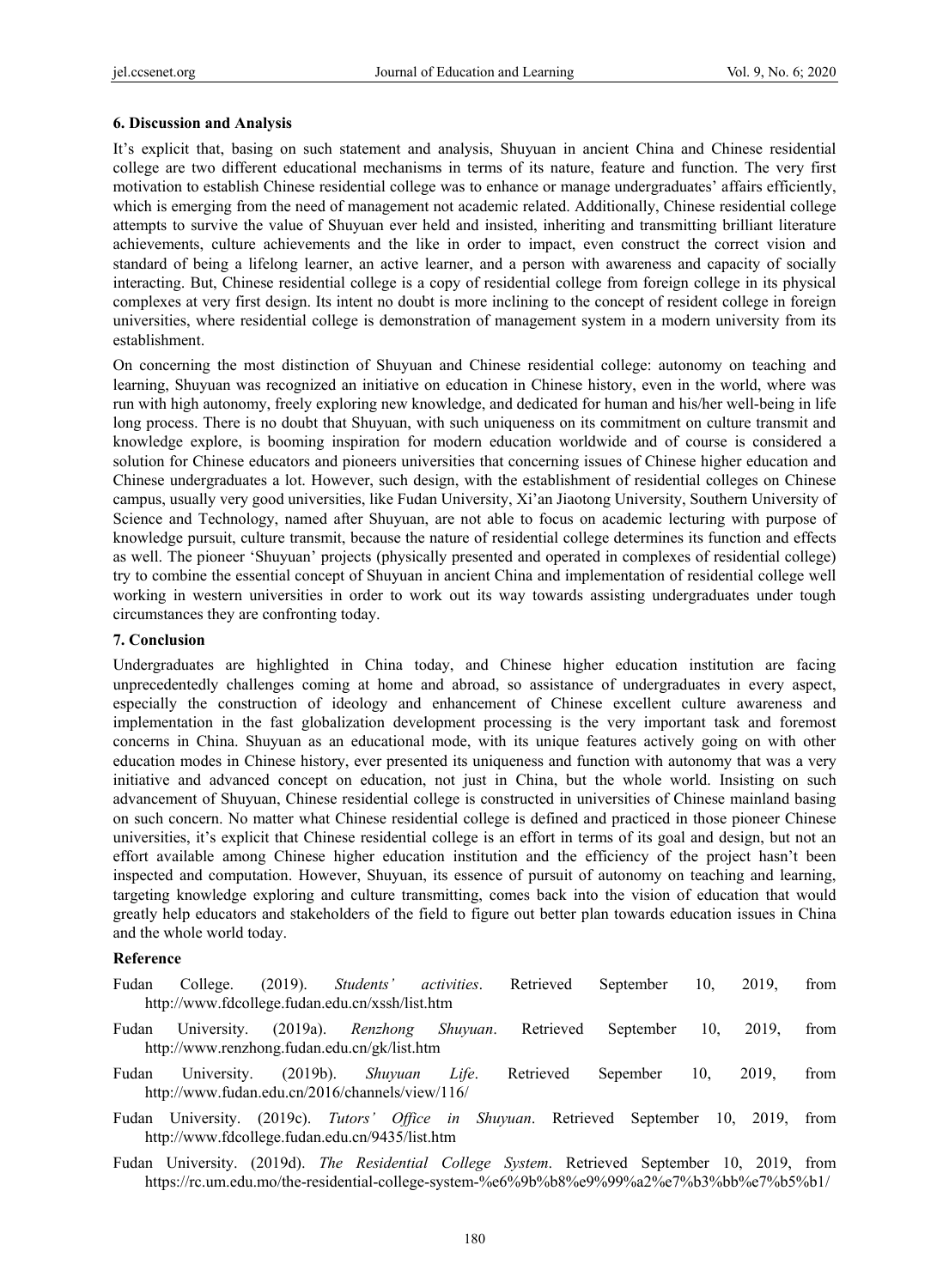- HongKong Chinese University. (2019). *Unique Shuyuan Policy*. Retrieved September 10, 2019, from http://www.cuhk.edu.hk/chinese/college/system.html
- Huang, Y. Z. (1894). Jingji These. Jinagshu, Nanjingjiangshe Press. China. Quoted from Zhu, H. M. (2010). Autonomy in Chinese Shuyuan. *University Education Sicence*, *3*, 73−78.
- Jiang, H. B., Yang, Y., & Ying, S. C. (2011, September 16). *What happened after reform of Shuyuan establishment?* ChinaDaily. Retrieved from http://culture.people.com.cn/GB/15671860.html
- Oversea Colum, China Daily. (2011, October 11). *Reviewing and exploring Shuyun culture, Fudan University attempting a connection between tradition and modern education*. Received from https://www.chsi.com.cn/jyzx/201110/20111011/238775736.html
- Ryan, M. B. (2001). *A Collegiate Way of Living.Residential Colleges and A Yale Education*. Jonathan Edwards College, Yale University.
- sina.com. (2005, October 5). *On social and culture function of Chinese Shuyuan*. Retrieved from http://news.sina.com.cn/c/2005-10-05/06227097800s.shtml
- Su, Y. B. (2010). Talents Cultivation Mode through Shuyuan System in Xi'an Jiaotong University: The Implementation and Exploration. In S. D. Xiong et al. (Eds.), *Liberal Art Education and Higher Education: Exploration in China* (p. 129). Beijing: Science Press.
- Ting, Y. (2006, Nov. 22). *Chinese Shuyuan Policy*. Retrieved from http://www.confucianism.com.cn/jiaoyu/Show.asp?id=10977
- University of Macau, Chao Kuang Piu College. (2019). *What is Residential College?* Retrieved September 10, 2019, from https://ckpc.rc.um.edu.mo/
- Xi'an Jiaotong University. (2019a). *Pengkang Shuyuan*. Retrieved September 10, 2019, from http://www.xjtu.edu.cn/bksy/pksy.htm
- Xi'an Jiaotong University. (2019b). *Wenzhi Shuyuan*. Retrieved September 10, 2019, from http://www.xjtu.edu.cn/bksy/wzsy.htm
- Zhang, Q. Q. (2011, Aug 22). *Vice President of Fudan University: trial of establishment of 4-year Shuyuan institution, where tutors and students rate would be 1:8*. Retrieved from http://news.ifeng.com/mainland/detail\_2011\_08/22/8586102\_0.shtml

#### **Notes**

Note 1. Residential college, or residential hall in some cases, is known and developed well in Western universities, the most successful case is residential college in Yale University. On this paper, in order to make identification on terms used, residential college is referred to the mode in Western universities, and Chinese residential college is affiliated to Chinese university, which is name after Shuyuan (书院) in its Chinese terms.

Note 2. White Deer Cave Shuyuan (白鹿洞书院) was built during 1th year of Shengyuan of Nantang Dynasty (940 B.C.). In Song Dynasty (960 B.C.−1279 B.C.), well known Scholar Zhu Xi was commissioned the local official at today Lushan City, Jiangxi province. He rebuilt the Shuyuan (书院) and lectured over there himself. Attributed to Zhu Xi, Whilte Deer Cave became a most influential Shuyuan (书院) that was recognized a birthplace for Chinese education, one importance educational institution since the late Song Dynasty to early Qin Dynasty.

Whit Deer Cave Shuyuan is under state protection after formation of new China, and is recognized one of 4 most influential Shuyuan, ranking No.1. Other 3 are Yuelu Shuyuan (岳麓书院), Yingtian Shuyuan (应天书院), and Shigu Shuyuan (石鼓书院). In 1988, White Deer Cave Shuyuan was recorded as an important institution protected by the state.

Note 3. Keju (科举) was a national examination system, holding nationally to all who were capable of being a scholar, and most importantly being future officials of the country. It covered a serial of examinations in a hierarchical row. Only those passed the first level examination would be qualified to the examination in next level It's concerned a fair system to select the most capable person for the governance of a state. The modern national examination in China is evolved from Keju system.

Note 4. Shan Zhang (山长) referred to a scholar with great reputation, head of other lectures in a Shuyuan, sometimes just the founder of Shuyuan.